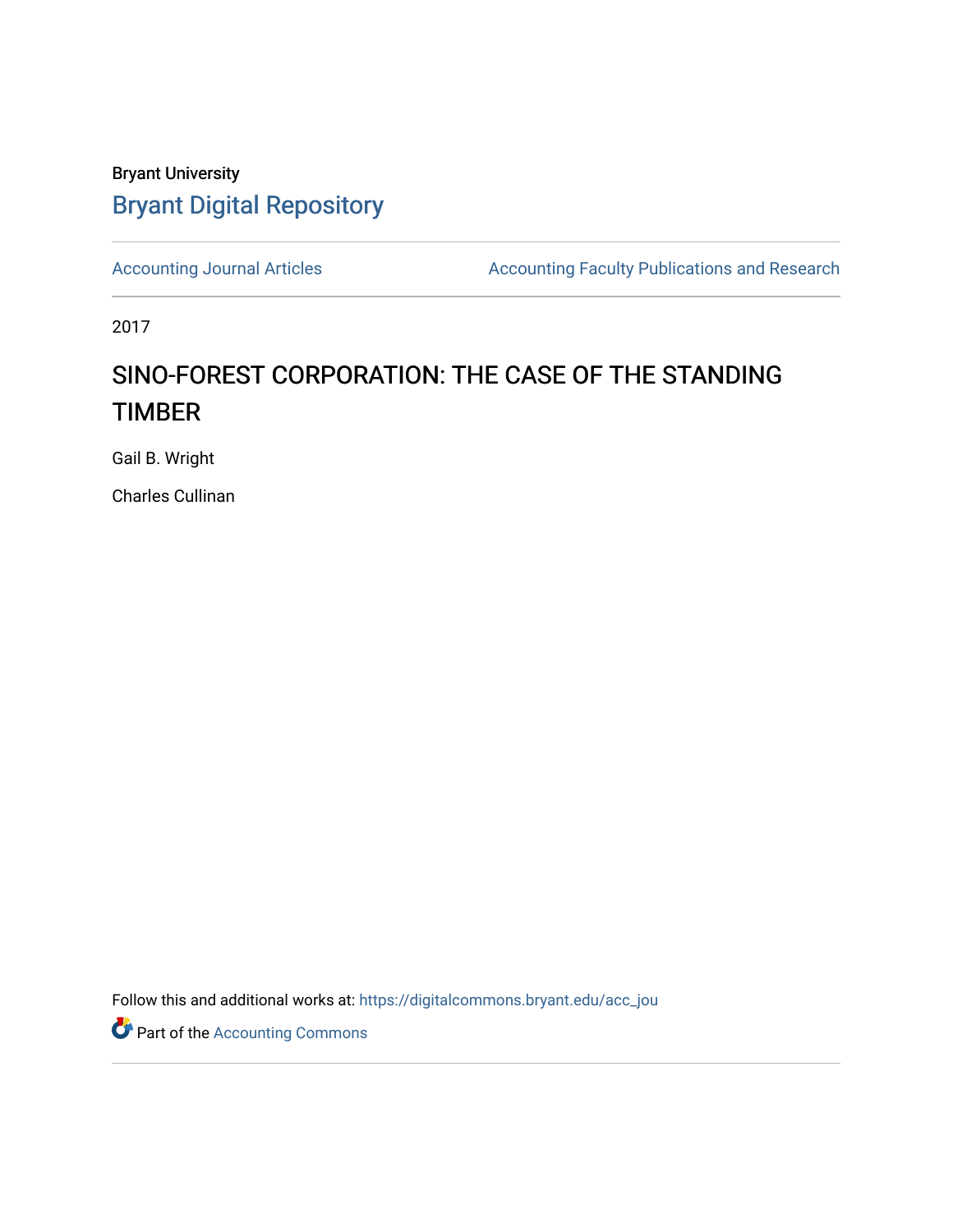# **SINO-FOREST CORPORATION: THE CASE OF THE STANDING TIMBER**

## **Gail B. Wright**

*Lutgert College of Business Florida Gulf Coast University* Fort Myers, Florida USA

**Charles P. Cullinan<sup>1</sup>**

*College of Business Bryant University* Smithfield, Rhode Island **USA** 

## **ABSTRACT**

The Sino-Forest Case provides a real-world example of financial misstatement and audit failure.<sup>2</sup> The case encompasses related parties, auditing procedures for tangible assets, and internal controls. Sino-Forest Corporation was engaged primarily in the purchase and sale of standing timber in the People's Republic of China (PRC). The principal executive office was in Hong Kong and its securities were traded on the Toronto Stock Exchange until 2011. The management of Sino-Forest created a complex web of subsidiaries and related entities whereby it controlled the purchase and sale of standing timber in widely dispersed regions of the PRC. Sino-Forest personnel created false documents related to these transactions, which were materially misstated in the company's financial statements. Sino-Forest auditors failed to properly recognize and deal with these misstatements, despite concerns expressed by members of the audit team about a lack of evidence regarding the standing timber assets. As a result of these problems, the company was delisted from the Toronto Stock Exchange and is now defunct.

 $\overline{a}$ 

<sup>1</sup> Corresponding author

<sup>2</sup> Unless otherwise noted, this case is based on four Ontario Securities Commission (OSC) Enforcement actions related to Sino-Forest and it auditor (OSC 2012a, OSC 2012b, OSC 2014a, OSC 2014b).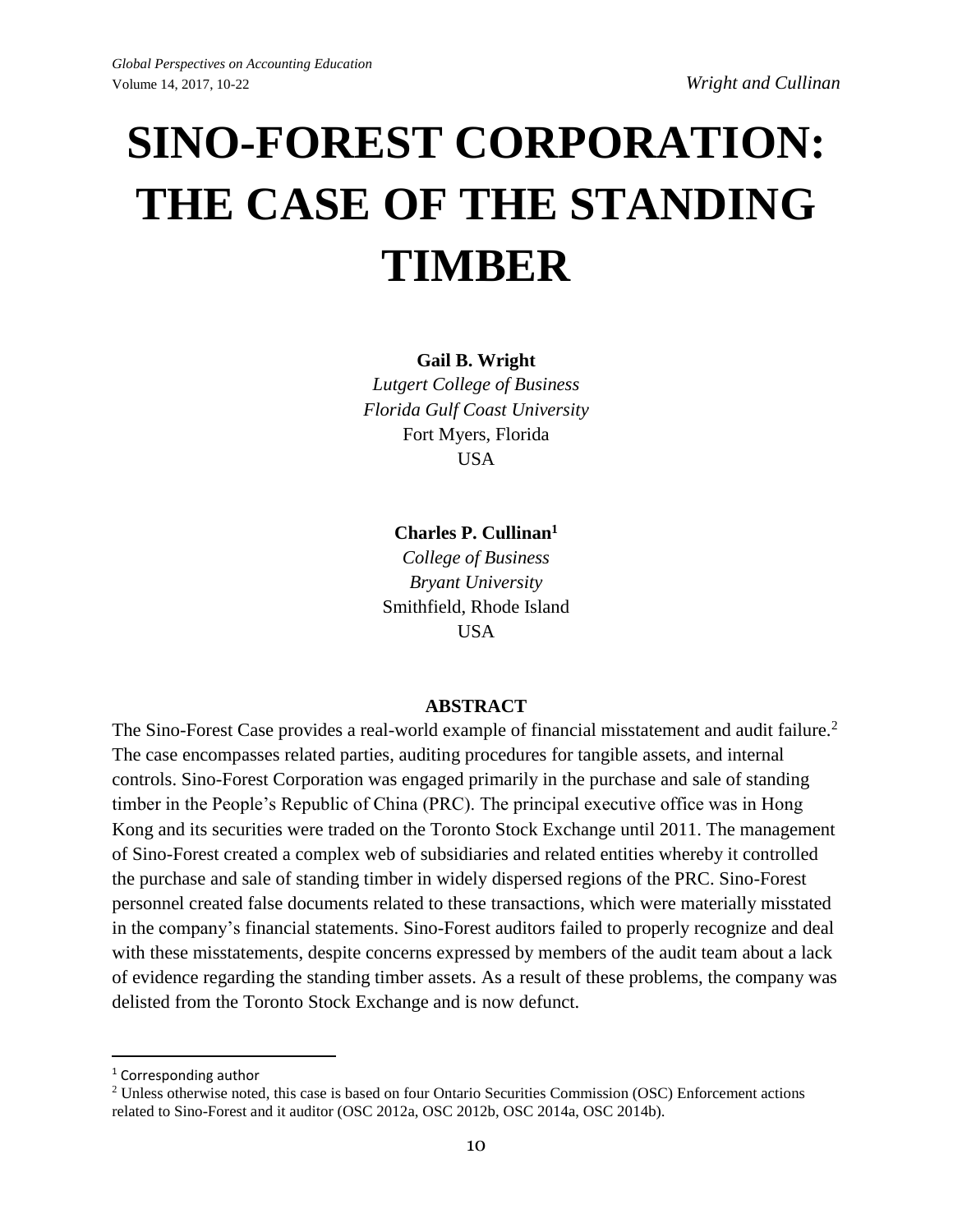## **SINO-FOREST CORPORATION HISTORY AND BACKGROUND**

Sino-Forest Corporation was a company engaged in forestry-related businesses in the People's Republic of China (PRC). Their last annual report (Sino-Forest 2011a, p. 2) states that:

Its principal businesses include the ownership and management of plantation forests, the sale of standing timber and wood logs and the complementary manufacturing of downstream engineered-wood products.

The principal executive office was in Hong Kong. Because Sino's securities were traded on the Toronto Stock Exchange,<sup>3</sup> the company was a registered issuer with the Ontario Securities Commission, and its financial statements were therefore prepared in accordance with Canadian generally accepted accounting principles (GAAP).<sup>4</sup> For the issues presented in this case, there are no material differences between Canadian and US GAAP.

Sino-Forest was co-founded in 1994 by Allen Chan, a Hong Kong national and graduate of Hong Kong University. Allen Chan's background is varied and unique, spanning journalism, government, and business. His interest in the potential to develop forestry as a profitable business was aroused after the United Nations 1992 Earth Summit in Rio de Janeiro. As his reputation in the field grew, he became a member of a top advisory committee on forestry to China's parliament. He was also a vice president of China's National Forestry Industry Federation. These positions reflected his standing within the forestry business in China.

The company's capital and assets appeared to have materially expanded from 2003 to 2010. During this period, Sino-Forest raised \$3.0 billion through the issuance of debt and equity securities to support its expansion. By March 2011, the company's market capitalization was CDN \$6.0 billion. In its September 2009 reports, Sino-Forest claimed  $757,000$  hectares<sup>5</sup> of trees under management and another 700,000 hectares of trees which they asserted to control through rights to acquire the timberland. The total land that Sino-Forest said they controlled was roughly five times the size of the country of Luxembourg. As the company reported increasing profits, its share price rose from CDN \$5.75 in June 2006 to CDN \$25.30 in March 2011, an increase of 340%.

In June 2011, warnings of fraud by Carson Block, a private analyst and founder of Muddy Waters Research, caused the stock price to drop precipitously. Alan Chan responded to the allegations in various forums, one of which can be seen on a YouTube video.<sup>6</sup> At this time, the Board of Directors created an independent Committee to investigate the alleged wrongdoing.

 $\overline{a}$ 

<sup>3</sup> Other than the listing on the Toronto Stock Exchange, the company had no material connection to Canada.

<sup>4</sup> Beginning in 2011, most Canadian companies began switching to International Financial Reporting Standards (IFRS). The change to IFRS does not materially affect the implications of this case.

<sup>&</sup>lt;sup>5</sup> One hectare is equal to approximately 2  $\frac{1}{2}$  acres of land.

 $6$  Available at: https://www.youtube.com/watch?v=apjGBEtA9Uc&t=206s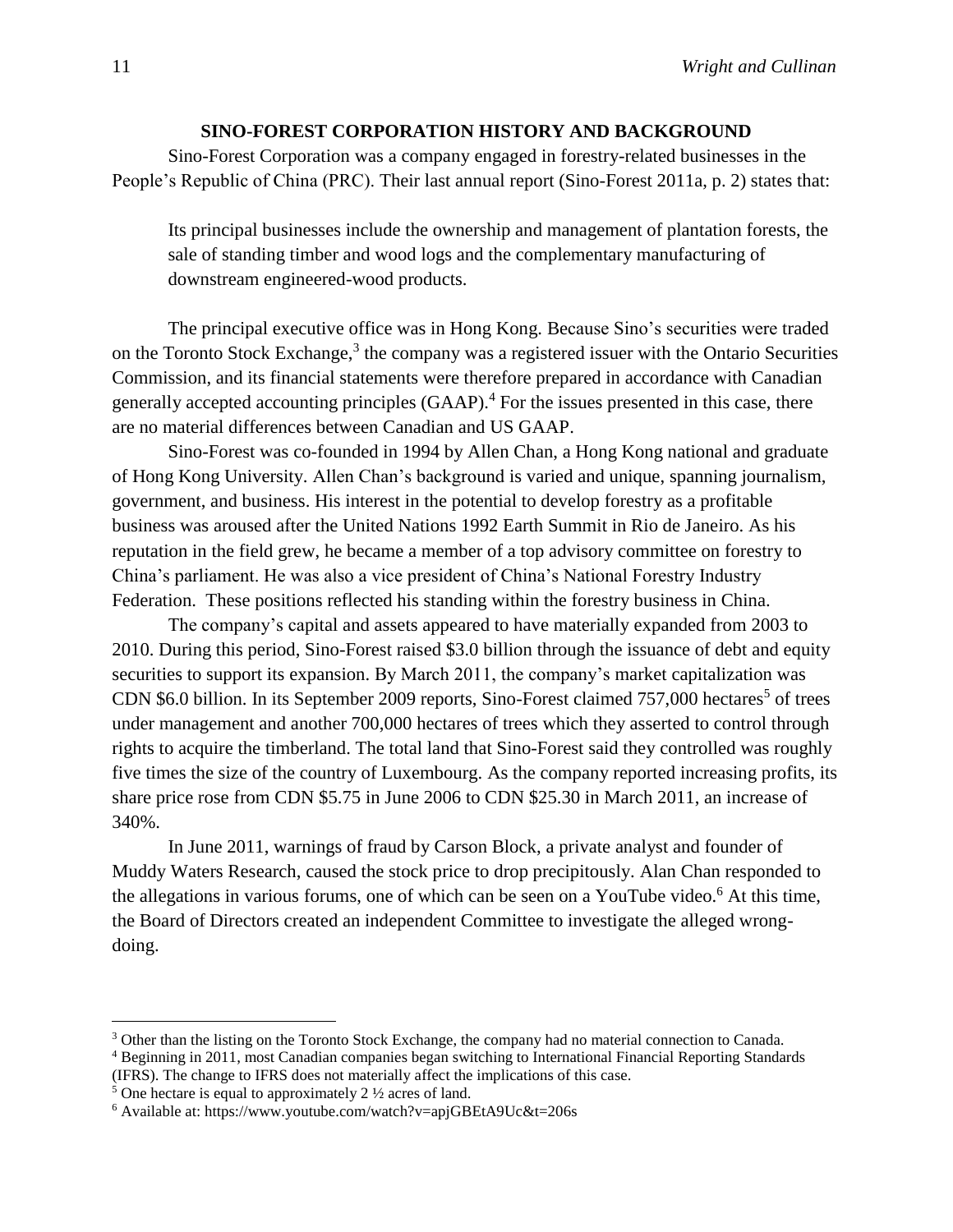#### **The British Virgin Islands (BVI) Business Model**

"浑水摸鱼" (Muddy waters make it easy to catch fish), Chinese proverb.

The corporate structure of Sino-Forest appeared to be typical and straight-forward throughout the period of concern identified by the Ontario Securities Commission (i.e., June 30, 2006 – January 11, 2012). As presented in Figure 1, the company had two operating divisions: Wood Fiber and Manufacturing. Wood Fiber was the dominant division and was involved in two lines of business: Standing Timber and Trading of Wood Logs. The Standing Timber business was by far the larger line of business, contributing 75% of Sino-Forest's revenue and holding 80% of its assets. Standing Timber's business activities were conducted using two groups of subsidiaries: the Wholly Foreign-Owned Enterprises (WFOE), which represented only about 5% of total sales, and the British Virgin Island subsidiaries (BVI).

The BVI subsidiaries were incorporated in the British Virgin Islands; their business model was more complex than that of the WFOEs, and will be referred to as "the BVI Model." Sales through this business model represented over 70% of Sino's total sales.<sup>7</sup> Under the BVI model, Sino-Forest did not acquire or cultivate timber land. Instead, the BVI subsidiaries purportedly contracted with timber suppliers located in China to acquire standing timber. The BVI subsidiaries then purportedly contracted to sell the timber to two types of customers: authorized intermediaries (who Sino-Forest asserted would sell the timber on to other customers) and peripheral or nominee customers (who would presumably hold onto or use the timber themselves). Both types of customers were located in the PRC. In reality, the suppliers and customers that Sino-Forest's BVI subsidiaries did business with were comprised of a complex group of people and entities all of which were associated with Sino-Forest (i.e., related parties). All or most of the purchases of timber and timber lands from suppliers and the sales of standing timber under the BVI model were transacted among related parties.

While the suppliers and customers in the BVI Model were not part of the official legal structure of Sino-Forest, they were related parties nonetheless through what were known as "caretakers" (see Figure 2). Well in the background, these "caretakers" were, for the most part, employees or former employees of Sino-Forest. They acquired controlling interests in the suppliers and the authorized intermediaries and peripheral customers, who were in fact entities related to and controlled by executives at Sino-Forest.

For example, one of Sino-Forest's major authorized intermediaries (i.e., customers) was Dongkou, which allegedly purchased \$125 million in standing timber from Sino-Forest in 2008. Dongkou was actually owned by two employees of Sino-Forest, and the purchase contracts from Dongkou (Sino-Forest's purported customer) were actually prepared by employees of Sino-Forest (OSC 2012a, ¶ 66 to 70). One of Sino-Forest's major suppliers was also controlled by the

 $\overline{a}$ 

<sup>7</sup> Because the BVI subsidiaries represented the bulk of the timber revenue and the area misstated, the case focuses on the BVI aspect of Sino-Forest's business.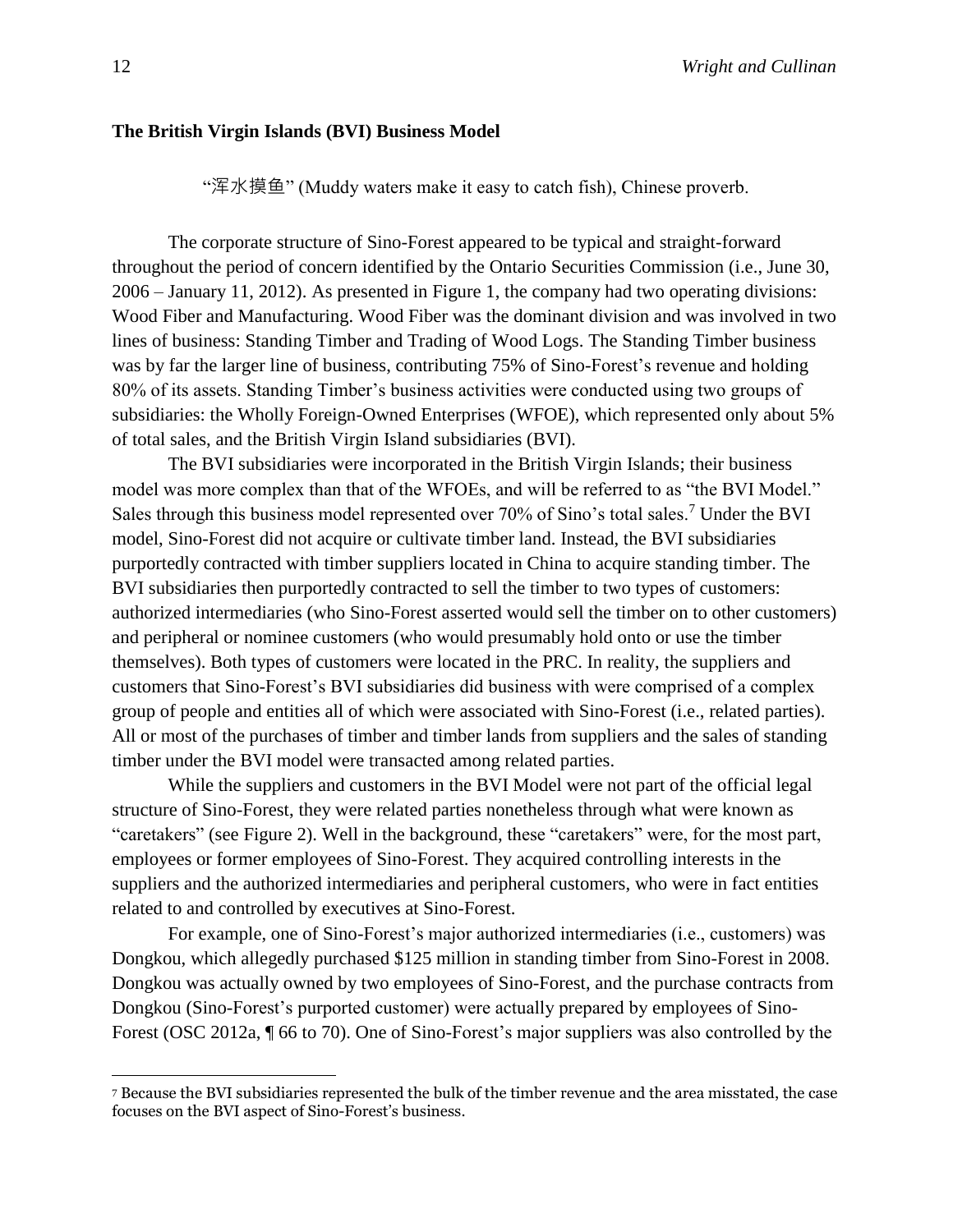company. Yuda Wood was Sino-Forest's largest supplier, accounting for 18% of all purchases made under the BVI model, and purportedly the recipient of \$650 million from Sino-Forest. The company was founded and capitalized by members of Sino-Forest's management, who also controlled Yuda's bank accounts (OSC 2012a ¶ 61 to 65).

## **Standing Timber Revenue**

Table 1 illustrates the significance of the BVI Model in terms of the revenue generated from standing timber assets. BVI subsidiaries bought and sold these assets to produce revenue for Sino-Forest. In 2010, only five customers accounted for 100% of the revenue Sino-Forest had in the BVI Model.,

Sino-Forest's revenue recognition policy for standing timber sales was stated in its 2007 financial statement as follows (Sino-Forest 2008, p. 29):

Revenue from standing timber is recognized when the contract is entered into which establishes a fixed and determinable price with the customer, collection is reasonably assured and the significant risks and rewards of ownership have been transferred to the customer.

The Staff of the Corporate Finance Branch of the Ontario Securities Commission wrote a letter to the CFO of Sino-Forest on May 13, 2008 indicating concerns about the revenue policy disclosure and requesting confirmation that the "significant risks of ownership are transferred to the customer [when] the contract is signed" (OSC 2014a,  $\P$  75).

The cash flows from the revenue transactions were also unusual and are presented in the diagram on Figure 3. Normally, the buyer of goods pays the company that sold them the goods (i.e., the seller). The company selling the goods can then use the resources provided by its customers to purchase more goods or for other purposes. The amount of cash paid by customers is unlikely to equal the amount of cash paid to suppliers. However, Sino-Forest did not collect cash from its customers. Instead, they told their customers to pay the supplier directly, purportedly to pay for Sino-Forests' purchases of additional standing timber. Because of this unusual arrangement, the cash inflows and outflows were not recorded in Sino-Forest's books.

## **Standing Timber Assets**

At December 31, 2010, Sino-Forest reported total timber holdings of 799,700 hectares with a total value of US \$3.1 billion, 80% of which were held in the BVI Model. Sino-Forest used purchase contracts to acquire standing timber from a small group of suppliers that in 2010 numbered only six vendors. Each purchase contract was intended to have attachments in four appendices. The appendices were to contain:

- Plantation Rights Certificates or other ownership documents;
- Farmers' Authorization Letters: and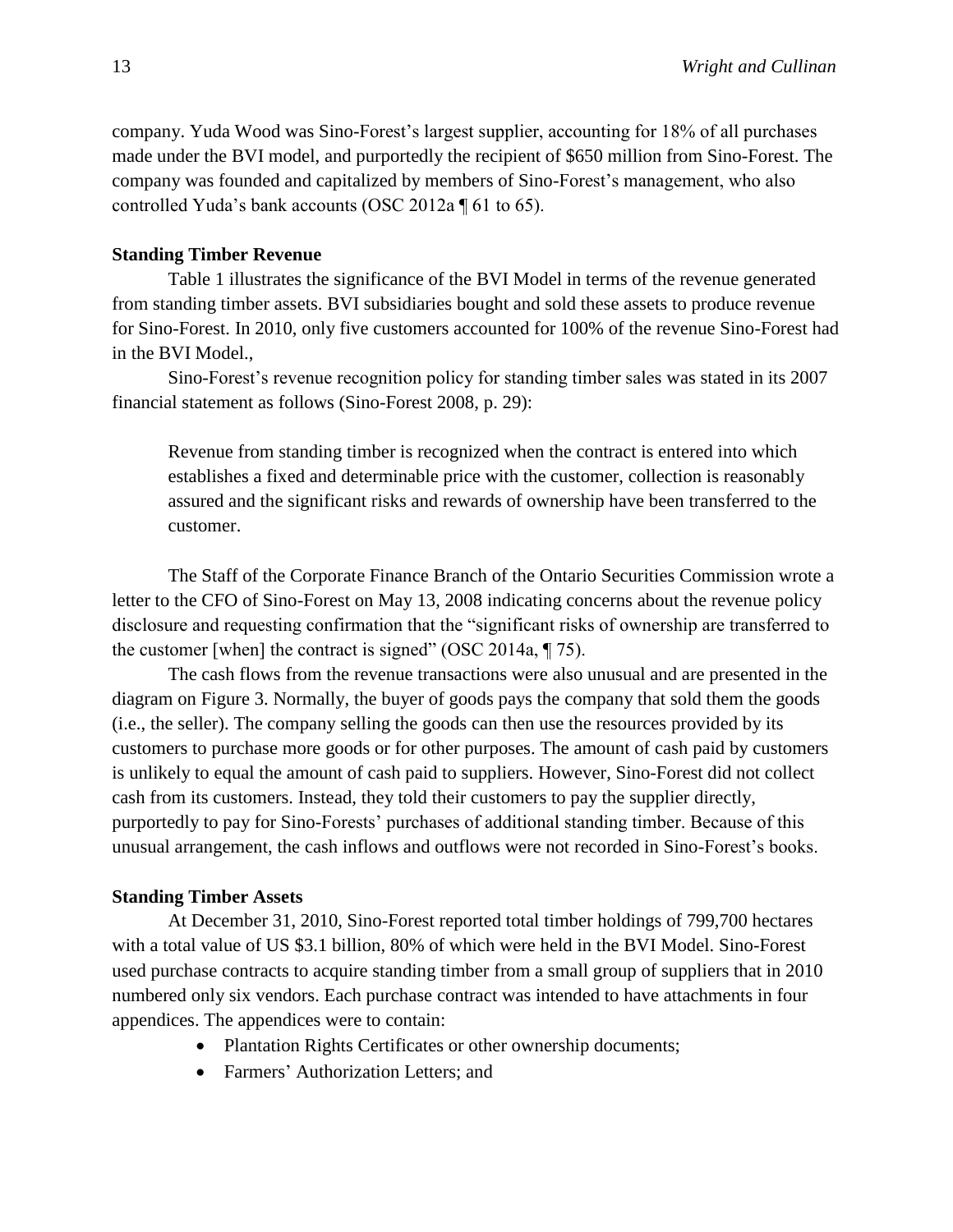Two appendices giving the Timber Survey Reports including stock volume and a resource quality survey.

Plantation Rights Certificates provide evidence that the holder has ownership rights to property while the Farmers' Authorization Letters signify that title has passed from the original owner. In fact, these documents were never found with the purchase contracts because Sino-Forest did not have them. Furthermore, specific locations of standing timber were not clearly identified in the purchase contracts or in the Timber Survey Reports as required.

## **AUDIT ISSUES RELATED TO SINO-FOREST'S STANDING TIMBER ASSETS**

Ernst & Young, LLP, Canada (EY) was Sino-Forest's auditor from August 2007 until April 2012. EY's audit report on Sino-Forest's 2010 Financial Statement is presented in Exhibit 1. EY's audit plan recognized that there was higher inherent risk of misstatement regarding Sino-Forest's assets. In their audits of the Standing Timber Assets, EY's main procedures involved physical observation of the timberland (site visits), gathering evidence about the value assigned to the timberland, and obtaining legal opinions for Sino-Forest's claims of ownership and control of the timberland.

Sino-Forest's timber assets were widely scattered throughout China. The OSC states that "Ernst and Young performed only very limited site visit" to inspect the assets. The OSC indicates that the extent of the site visits was insufficient in light of the higher assessed risk of misstatement regarding these assets (OSC 2012b, ¶ 52).

Sino-Forest engaged Poyry Forest Industry Ltd., a firm based in the PRC, to provide periodic valuations of its timber holdings. On a sampling basis, Poyry counted and measured the trees to determine the appropriate valuation. Poyry's valuation reports contained a disclaimer that they should not be relied upon by anyone other than Sino-Forest and were only for Sino-Forest's valuation purposes. EY auditors accompanied the Poyry staff on a limited number of site visits and observed their activities. However, EY did not have any role in selecting which locations Poyry considered. After these site visits, an auditor on the engagement team asked another auditor on the team "[h]ow do we know that the trees that Poyry is inspecting (where we attend) are actually trees owned by the company? E.g. could they show us trees anywhere and we would not know the difference?" The other auditor answered "I believe they could show us trees anywhere and we would not know the difference…" (OSC 2012b, ¶ 58). There was no follow-up to this e-mail exchange.

With regard to Sino-Forest's claims to ownership or control of the timberland, EY requested that Sino-Forest obtain a legal opinion regarding their claims to the timber. The opinion was prepared by Sino-Forest's corporate counsel located in the PRC (Jingtian & Gongchen) on March 10, 2008, and was considered by EY during their audit of the financial statement for the period ended December 31, 2007. The opinion discussed the legal requirements for claims to forestry assets, including Plantation Rights Certificates and Farmers' Authorization Letters. Jingtian also noted in their Timber Survey Reports that they were unable to obtain or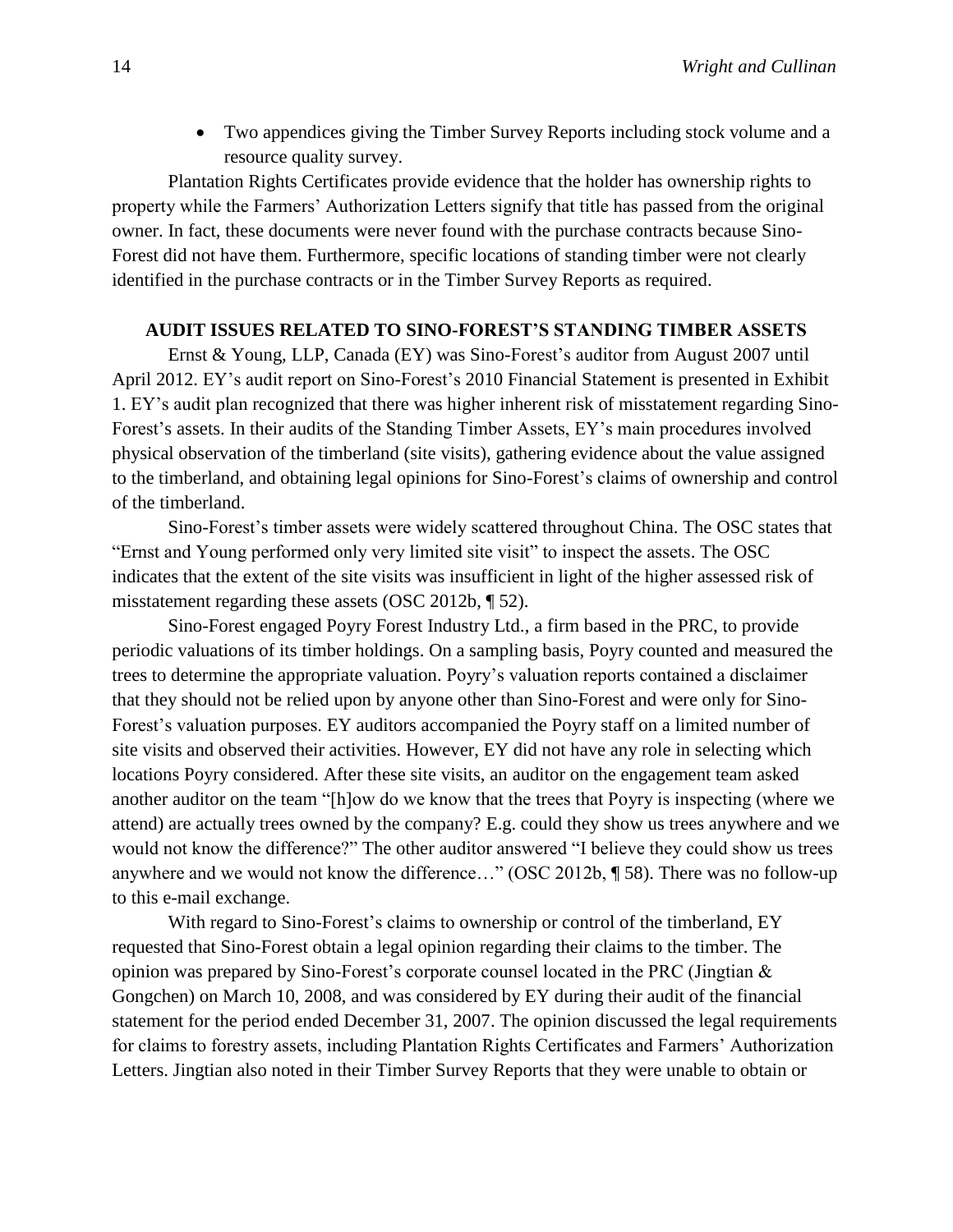review these Plantation Rights Certificates or Farmers' Authorization Letters. No updated legal opinion was provided to EY after March 2008.

## **INTERNAL CONTROL ISSUES**

In the Management Discussion &Analysis (MD&A) for the 2010 financial statements dated March 15, 2011, the management of Sino-Forest included the following disclosure as part of its "Disclosure Control and Procedures and Internal Controls Over Financial Reporting" (Sino-Forest 2011b, p. 27):

The success of the Company's vision and strategy of acquiring and selling forestry plantations and access to a long-term supply of wood fibre in the PRC is dependent on senior management. As such, senior management plays a significant role in maintaining customer relationships, negotiating and finalizing the purchase and sale of plantation fibre contracts and the settlement of accounts receivable and payable associated with plantation fibre contracts. This concentration of authority, or lack of segregation of duties, creates risk in terms of measurement and completeness of transactions as well as the possibility of noncompliance with existing controls, either of which may lead to the possibility of inaccurate financial reporting. By taking additional steps in 2011 to address this deficiency, management will continue to monitor and work on mitigating this weakness.

Similar disclosures were made in the MD&A of financial filings from 2006 – 2009. Sino-Forest failed to disclose the nature and extent of these issues, in particular the concentration of authority through related party control of suppliers, authorized intermediaries, and peripheral entities. Additionally, the company failed to disclose its role in the fraudulent creation and execution of purchase and sales contracts.

| $\mathbf{S}$ HIO-FOTEST REVENUE $\mathbf{2007}$ - $\mathbf{2010}$ ( $\mathbf{U}\mathbf{S}\mathbf{\Phi}$ in Himilons) |       |       |            |         |              |
|----------------------------------------------------------------------------------------------------------------------|-------|-------|------------|---------|--------------|
|                                                                                                                      | 2007  | 2008  | 2009       | 2010    | <b>Total</b> |
| <b>BVI Model Revenue</b>                                                                                             | 501.4 | 644.9 | 882.1      | 1326.0  | 3,354.4      |
| <b>WFOE Model Revenue</b>                                                                                            | 20.1  | 40.5  | 72.1       | 75.2    | 207.9        |
| <b>Total Standing Timber Revenue</b>                                                                                 | 521.5 | 685.4 | 954.2      | 1,401.2 | 3,562.3      |
| Sino-Forest Total Revenue                                                                                            | 713.9 | 896.0 | 1,238.2    | 1,823.5 | 4,771.6      |
| <b>BVI Model Revenue as a percent</b>                                                                                |       |       |            |         |              |
| of Total Revenue                                                                                                     | 70%   | 72%   | <b>71%</b> | 69%     | 70%          |

**Table 1 Sino-Forest Revenue 2007-2010 (US\$ in millions)<sup>8</sup>**

 $\overline{a}$ <sup>8</sup> Data obtained from OSC (2012b).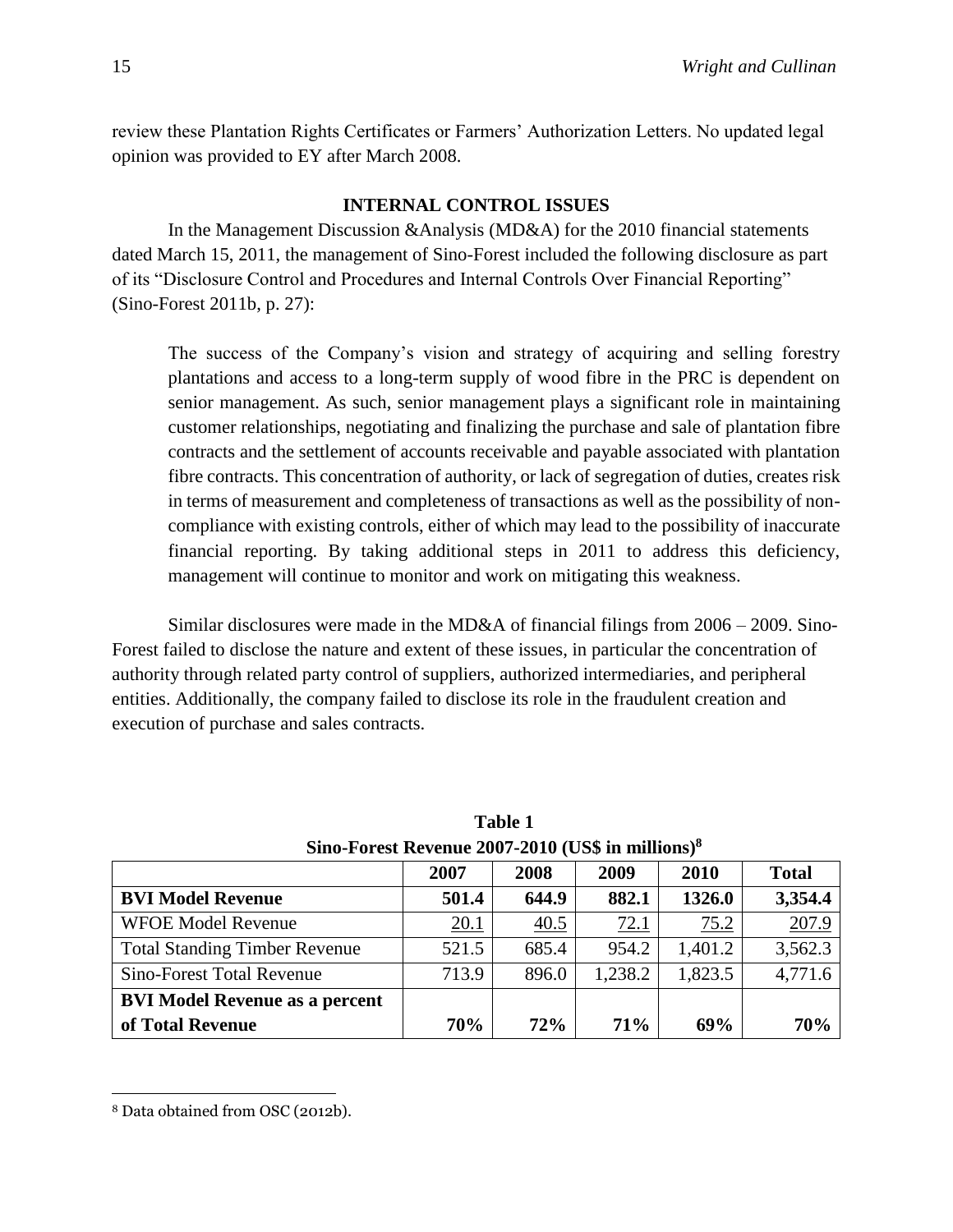

## **Figure 1: Sino-Forest Organizational Structure: Standing Timber Division, Auditor's View**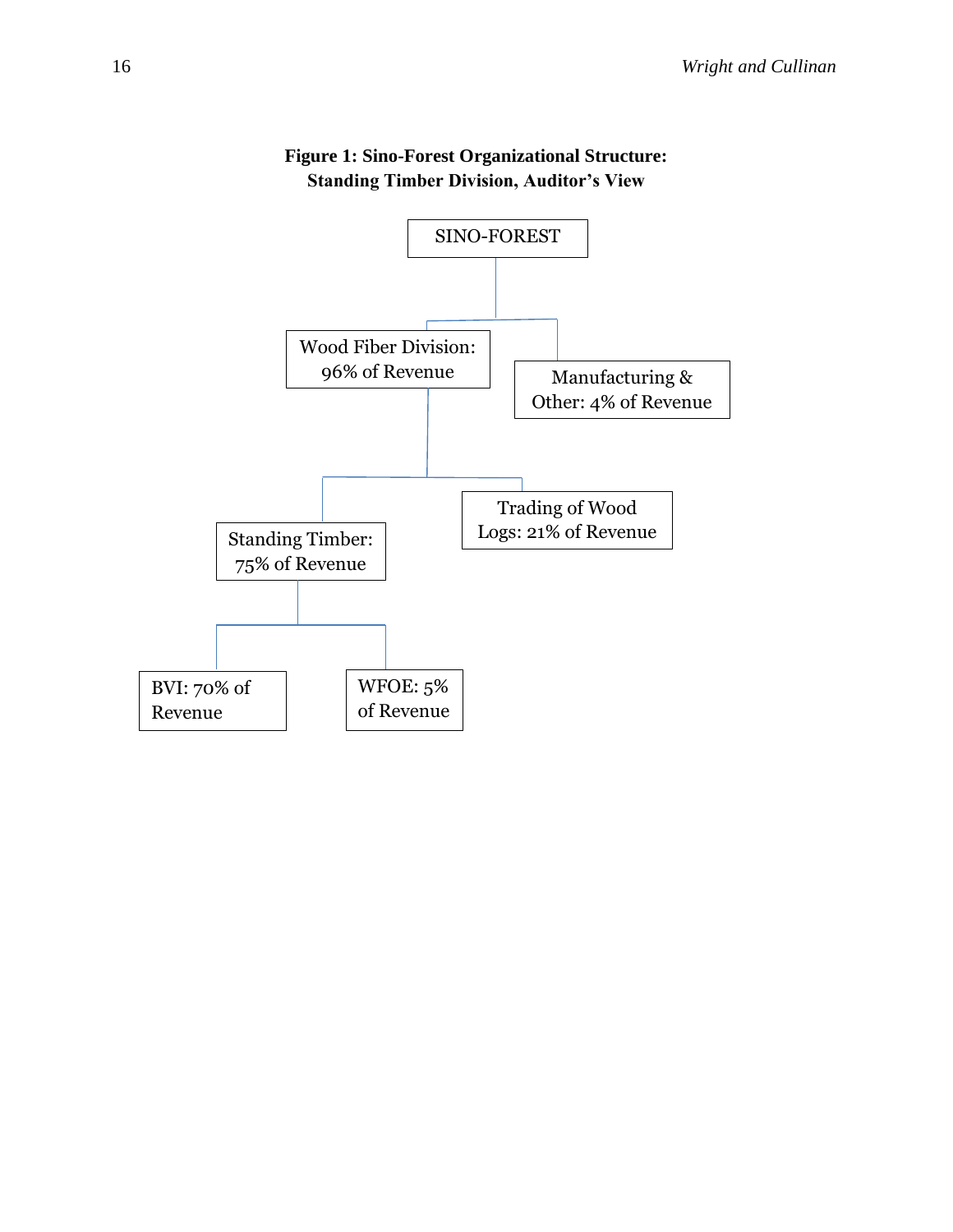

## **Figure 2: SINO-FOREST SUBSIDIARIES AND OTHER RELATED ENTITIES: Standing Timber Division, Sino Forest View**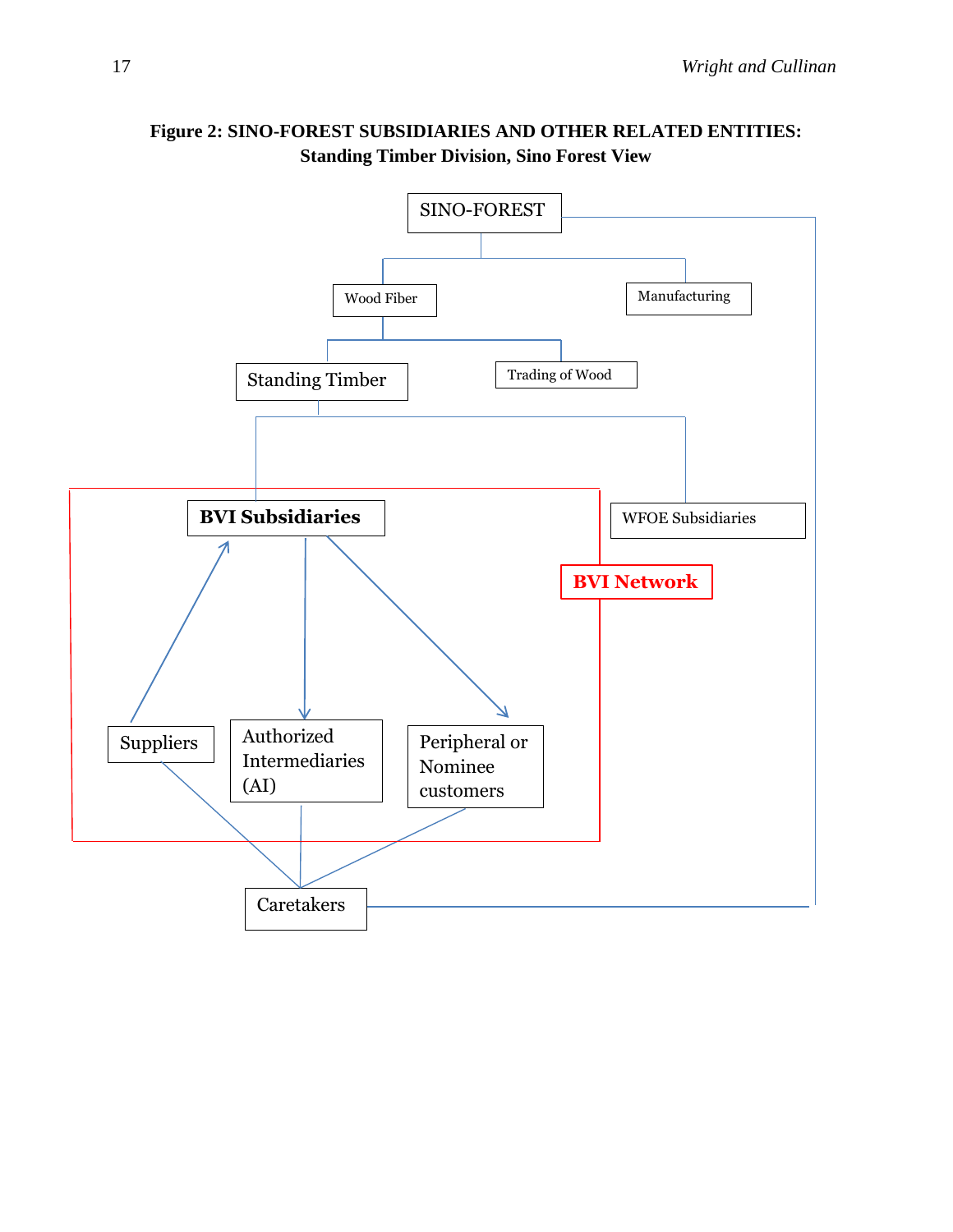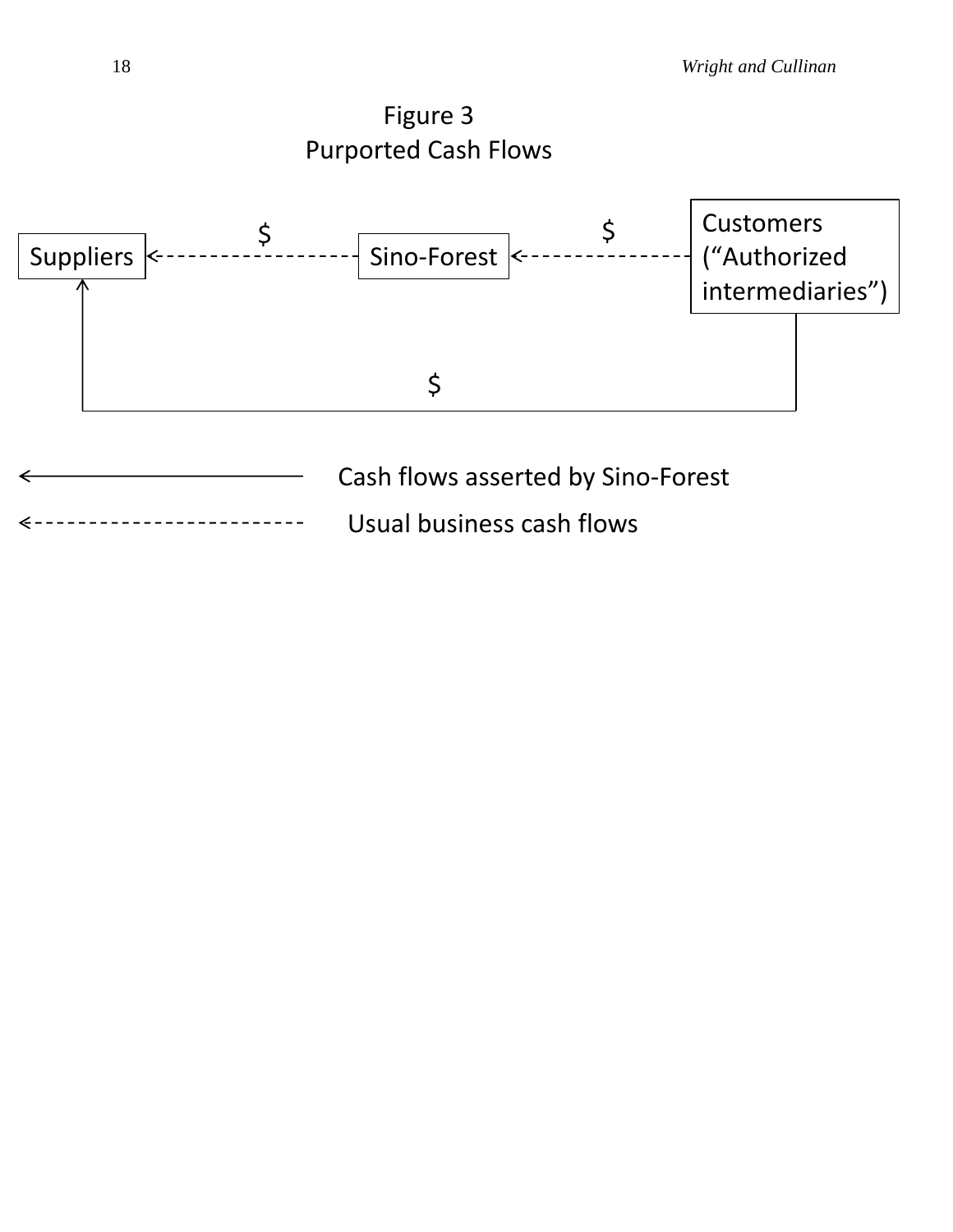#### **Exhibit 1**

#### **EY's Final Audit Report on Sino-Forest's Financial Statements**

Independent Auditors' Report

To the shareholders of Sino-Forest Corporation

We have audited the accompanying consolidated financial statements of Sino-Forest Corporation, which comprise the consolidated balance sheets as at December 31, 2010 and 2009, and the consolidated statements of income and retained earnings, comprehensive income and cash flows for the years then ended, and a summary of significant accounting policies and other explanatory information.

Management's responsibility for the consolidated financial statements

Management is responsible for the preparation and fair presentation of these consolidated financial statements in accordance with Canadian generally accepted accounting principles, and for such internal control as management determines is necessary to enable the preparation of consolidated financial statements that are free from material misstatement, whether due to fraud or error.

#### Auditors' responsibility

Our responsibility is to express an opinion on these consolidated financial statements based on our audits. We conducted our audits in accordance with Canadian generally accepted auditing standards. Those standards require that we comply with ethical requirements and plan and perform the audit to obtain reasonable assurance about whether the consolidated financial statements are free from material misstatement.

An audit involves performing procedures to obtain audit evidence about the amounts and disclosures in the consolidated financial statements. The procedures selected depend on the auditors' judgment, including the assessment of the risks of material misstatement of the consolidated financial statements, whether due to fraud or error. In making those risk assessments, the auditor considers internal control relevant to the entity's preparation and fair presentation of the consolidated financial statements in order to design audit procedures that are appropriate in the circumstances, but not for the purpose of expressing an opinion on the effectiveness on the entity's internal control. An audit also includes evaluating the appropriateness of accounting policies used and the reasonableness of accounting estimates made by management, as well as evaluating the overall presentation of the consolidated financial statements.

We believe that the audit evidence we have obtained in our audits is sufficient and appropriate to provide a basis for our audit opinion.

#### Opinion

In our opinion, the consolidated financial statements present fairly, in all material respects, the financial position of Sino-Forest Corporation as at December 31, 2010 and 2009 and the results of its operations and cash flows for the years then ended in accordance with Canadian generally accepted accounting principles.

Ernst & Young LLP Toronto, Canada, Chartered Accountants March 14, 2011. **Licensed Public Accountants**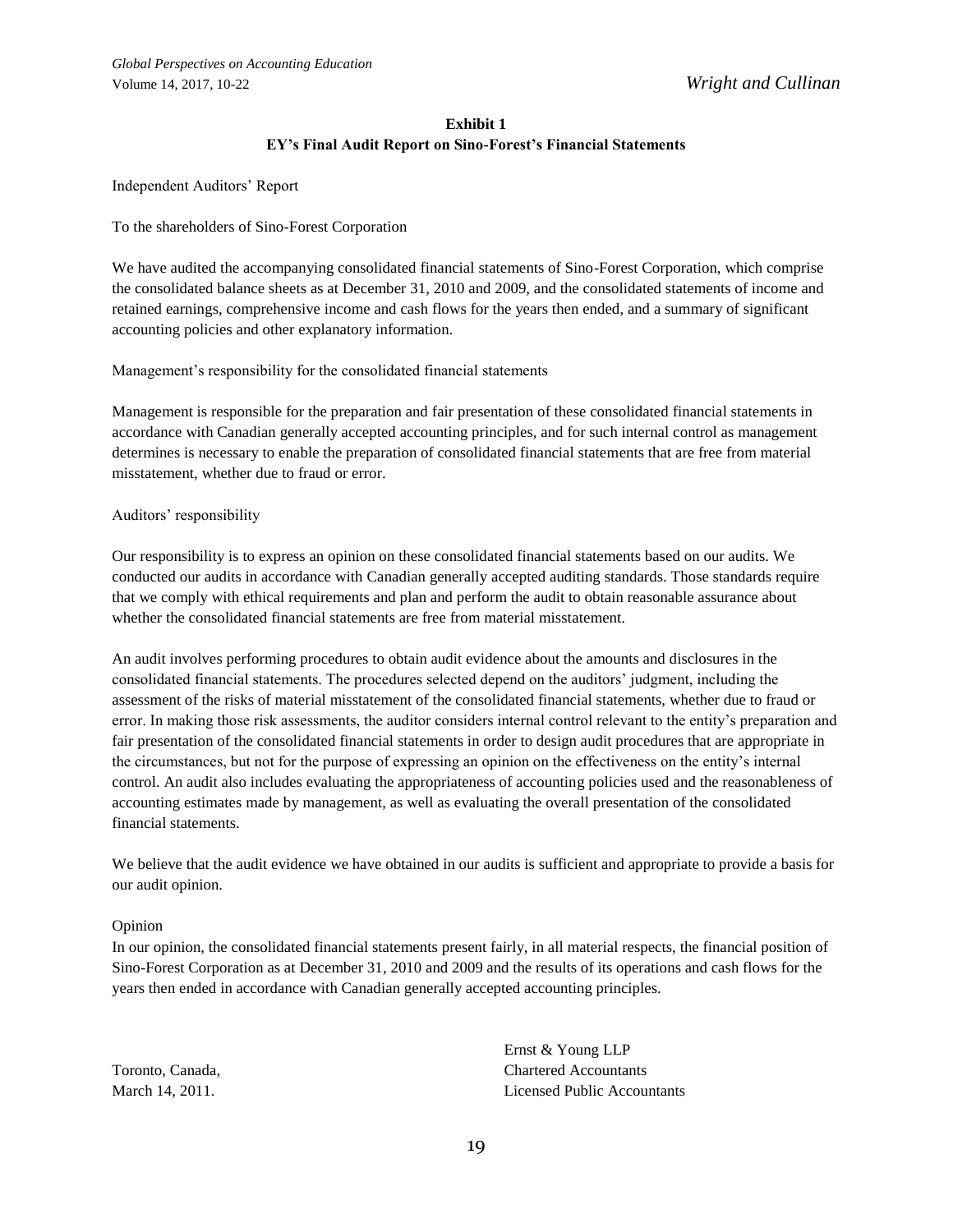## **THE COLLAPSE AND THE AFTERMATH**

As the fraud continued and the stock price rose, the company came to the attention of Carson Block, founder and principal of Muddy Waters Research, a financial research firm that investigates business fraud, accounting fraud, and fundamental business problems. Block's father inquired of Mr. Block whether Sino-Forest would be a good investment. Using his knowledge of the Chinese business environment and his analytical and research skills, Block determined that Sino-Forest was operating in a fraudulent manner. He warned his father against the investment and made his research findings public in June 2011.

Sino-Forest filed for bankruptcy protection from its creditors on March 30, 2012. Sino-Forest stock was delisted from the Toronto Stock Exchange on May 9, 2012. Its stock was cancelled on March 4, 2013 and investors received no consideration for their shares (Emerald Plantation, 2017). Most of company's assets were transferred to a successor organization owned by Sino-Forest's creditors. At the end of 2013, the creditor-controlled successor company declared the standing timber assets to be worthless (Kevon 2016).

In March, 2013 EY paid \$117 million to settle claims of Sino-Forest investors. In September 2014, EY settled the allegation of audit misconduct with the Ontario Securities Commission by paying a \$5 million fine and reimbursing \$1.5 million of expenses incurred by the Commission in its investigation. David Horsley, the former CFO of Sino-Forest paid a \$700,000 fine to the OSC and agreed to a permanent bar on being an office or director of any other Canadian publicly-traded company.

Lawsuits and regulatory filings continue at this date. The legal cases against Mr. Chan and four other top executives of the company were presented in April, 2016 (Koven 2016). The resolution of the cases against these executives is still unknown at this time.

#### **CASE QUESTIONS**

While Sino-Forest used Canadian GAAP to prepare its financial statements, and EY used Canadian GAAS to conduct its audit, for simplicity, you may use US GAAP and the PCAOB standards to answer the following questions:

- 1. The organizational structure of Sino-Forest was more complex and opaque than the auditors realized. The auditors claimed that the nature of the related parties and their relationship to the purchase and sales contracts was not disclosed to them. Explain how related party transactions can affect the auditor's risk assessment. What procedures should an auditor use to try to identify related party activities such as those conducted by Sino-Forest?
- 2. Other than the complexity of Sino-Forest's organization structure and related party transactions (addressed in question 1), evaluate inherent risk for the audit of Sino-Forest Corporation. What are the specific characteristics associated with Sino-Forest that support your evaluation?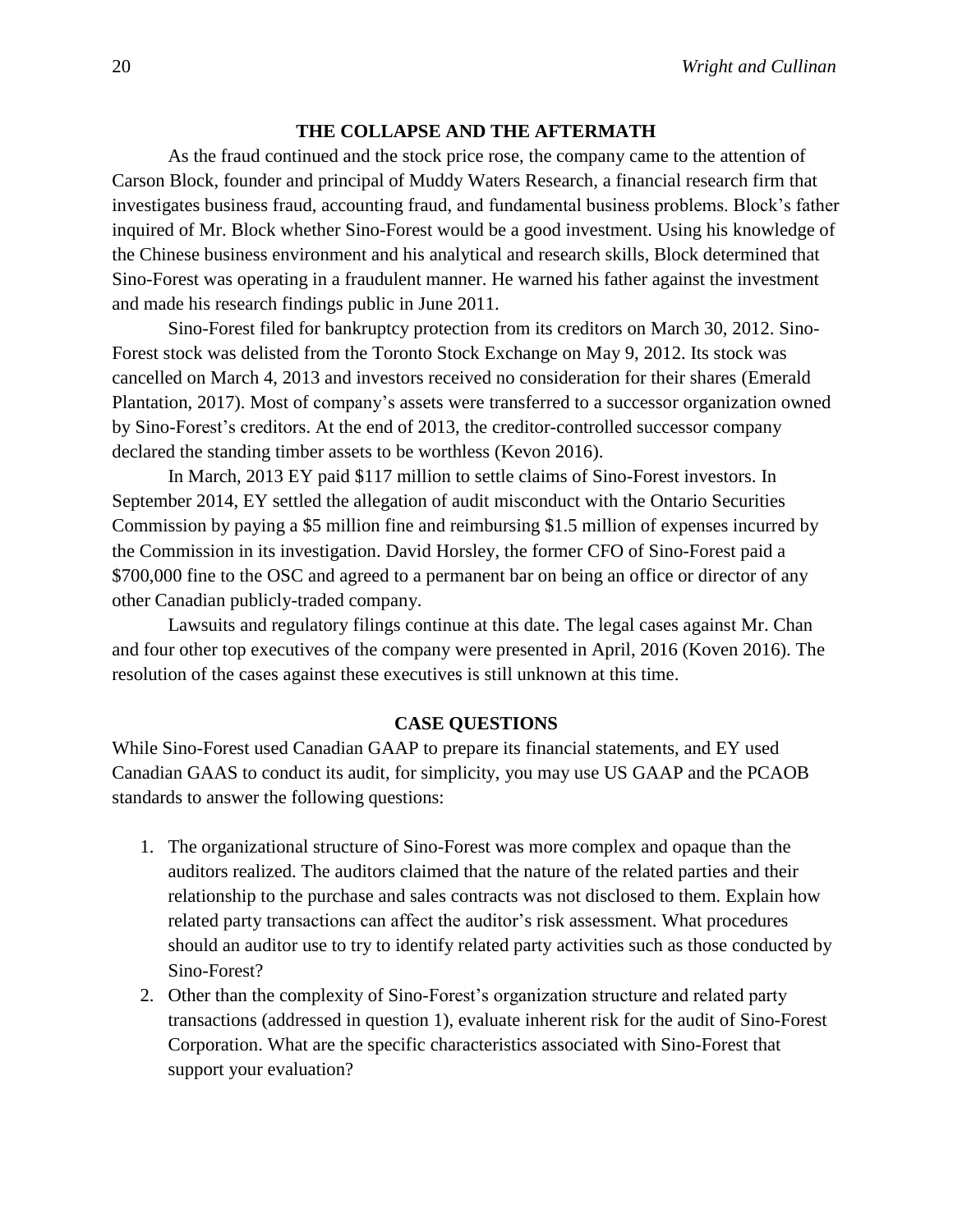- 3. Explain the "lack of segregation of duties" mentioned in the excerpt from Sino-Forest's MD&A. How could this lack of segregation affect the auditor's control risk assessment? Why were the company's disclosures about the lack of segregation deemed inadequate by the OSC?
- 4. Given your assessment of inherent risk and control risk above, what is the effect on detection risk? What implications does the level of detection risk have for the auditor's substantive testing process?
- 5. Explain how the unusual cash flow arrangement documented in Figure 3 may affect the audit process for both revenue and the standing timber assets.
- 6. a. For the standing timber assets, identify and rank order three (3) management assertions that the auditor would be most concerned with. b. What procedures did the auditor use to audit the fair presentation of standing timber and what assertions were the procedures intended to provide evidence for? Was the evidence sufficient and appropriate?
- 7. What factors should an auditor consider before relying (to any degree) on work of outside experts? With regard to the two "independent" experts, Poyry and Jingtian, how might their use affect the auditor's report? Were they appropriate for use in the audit? Why or why not?

## **TEACHING NOTES**

Teaching notes are available from the editor. Send a request from the "For Contributors" page of the journal website, [http://gpae.wcu.edu.](http://gpae.wcu.edu/)